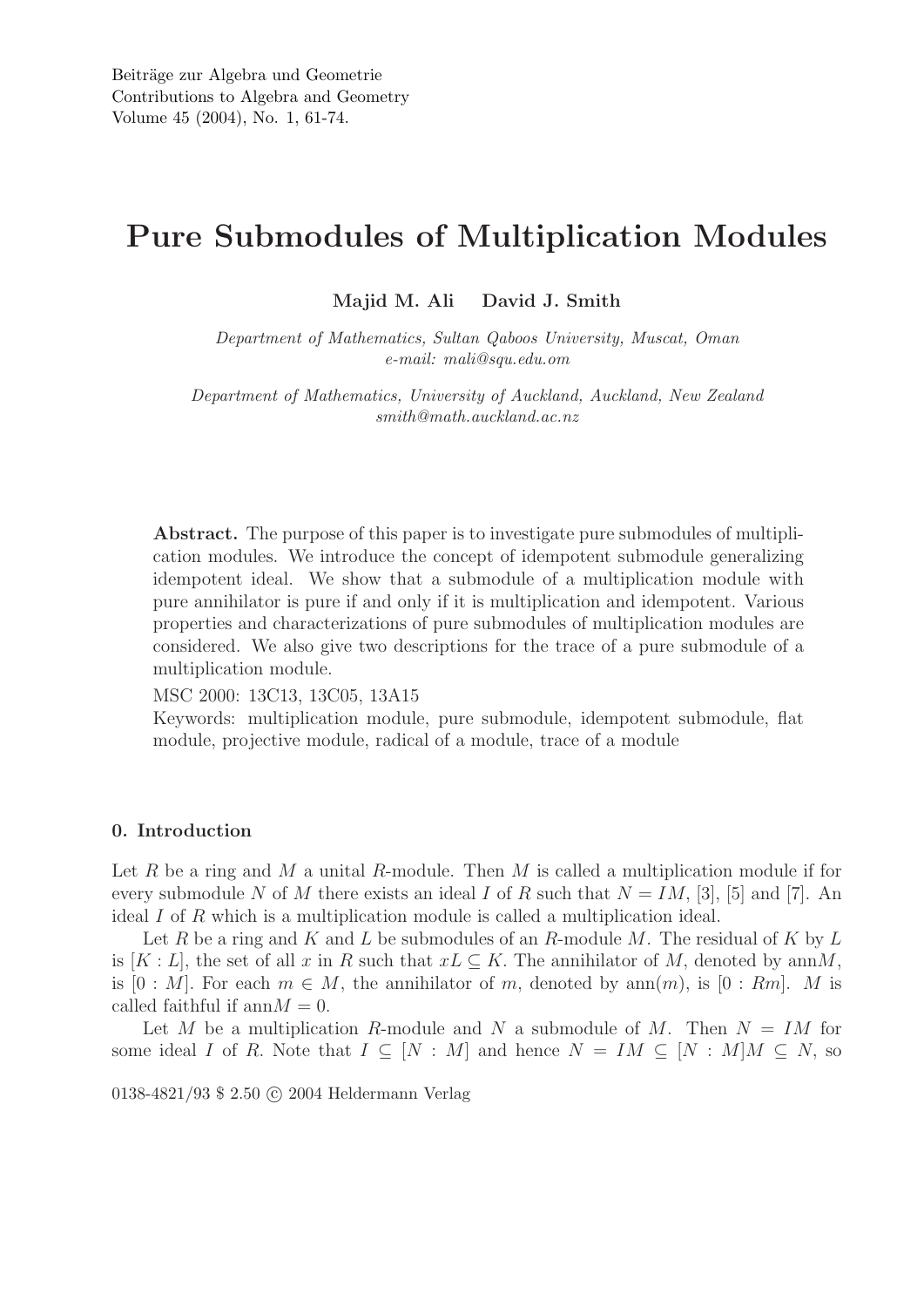that  $N = [N : M]M$ . Note also that K is a multiplication submodule of M if and only if  $N \cap K = [N : K]$  for every submodule N of M, [18, Lemma 3.1]. Finitely generated faithful multiplication modules are cancellation modules, [20, Theorem 9, Corollary].

We introduce the concept of idempotent submodule as follows. A submodule  $N$  of  $M$  is an idempotent submodule of M if and only if  $N = [N : M]N$ . If M is a finitely generated faithful multiplication R-module, then  $N$  is an idempotent submodule of  $M$  if and only if  $[N: M]$  is an idempotent ideal of R.

Our objective is to investigate pure submodules of multiplication modules. In Section 1 we give several characterizations and properties of such submodules. For example in Theorems 1.1 and 1.4 we prove that a submodule  $N$  of a multiplication module  $M$  with pure annihilator is pure if and only if N is multiplication and idempotent, equivalently  $N_P = 0_P$  or  $N_P = M_P$ for every maximal ideal  $P$  of  $R$ . If  $M$  is a finitely generated faithful multiplication module, then a submodule N of M is pure if and only if  $[N : M]$  is a pure ideal of R.

Proposition 1.5 adds assumptions of finite generation and shows that if  $N$  is a finitely generated pure submodule of a finitely generated faithful multiplication R-module, then  $N = eM = eN$  for some idempotent e of R. Some results about the radical of a pure submodule of a multiplication module are given in Proposition 1.7.

Let R be a ring and M an R-module. Recall that trace  $M = T(M) = \sum$  $f \in Hom(M,R)$  $f(M).$ 

In Section 2 we study the trace of pure submodules of multiplication modules. We show (Theorem 2.1) that if  $N$  is a pure submodule of a finitely generated faithful multiplication module M, then  $T(N) = [N : M] = \sum$ a∈N  $ann(ann(a))$ . Using this result we are able to prove that a pure submodule N of a finitely generated faithful multiplication module  $M$  is finitely generated if and only if  $T(N)$  is a finitely generated ideal of R, and pure submodules of finitely generated faithful multiplication modules are torsionless (Corollaries 2.3 and 2.4).

All rings are commutative with identity and all modules are unital. For the basic concepts used, we refer the reader to [9]–[13] and [19].

## 1. Pure submodules

Let R be a ring and M an R-module. Cohn  $[8]$  called a submodule N of M a pure submodule if the sequence  $0 \to N \otimes E \to M \otimes E$  is exact for every R-module E. Anderson and Fuller [6] called the submodule N a pure submodule of M if  $IN = N \cap IM$  for every ideal I of R. Ribenboim [19] defined N to be pure in M if  $rM \cap N = rN$  for each  $r \in R$ . Although the first condition implies the second [14, p.158] and the second obviously implies the third, these definitions are not equivalent in general, see [14, p.158] for an example. In this paper, our definition of purity will be that of Cohn [8].

Pure submodules have been studied extensively. It is well known that if  $M/N$  is flat then N is pure in  $M$ , [9]. Also pure submodules of flat modules are flat, from which it follows that pure ideals are flat ideals [13]. Any direct summand N of an R-module M is pure, while the converse is true if  $M/N$  is of finite presentation [16].

It is proved [9, Corollaries 11.21 and 11.23] that if  $M$  is a flat module then for any submodule  $N$  of  $M$  the following are equivalent: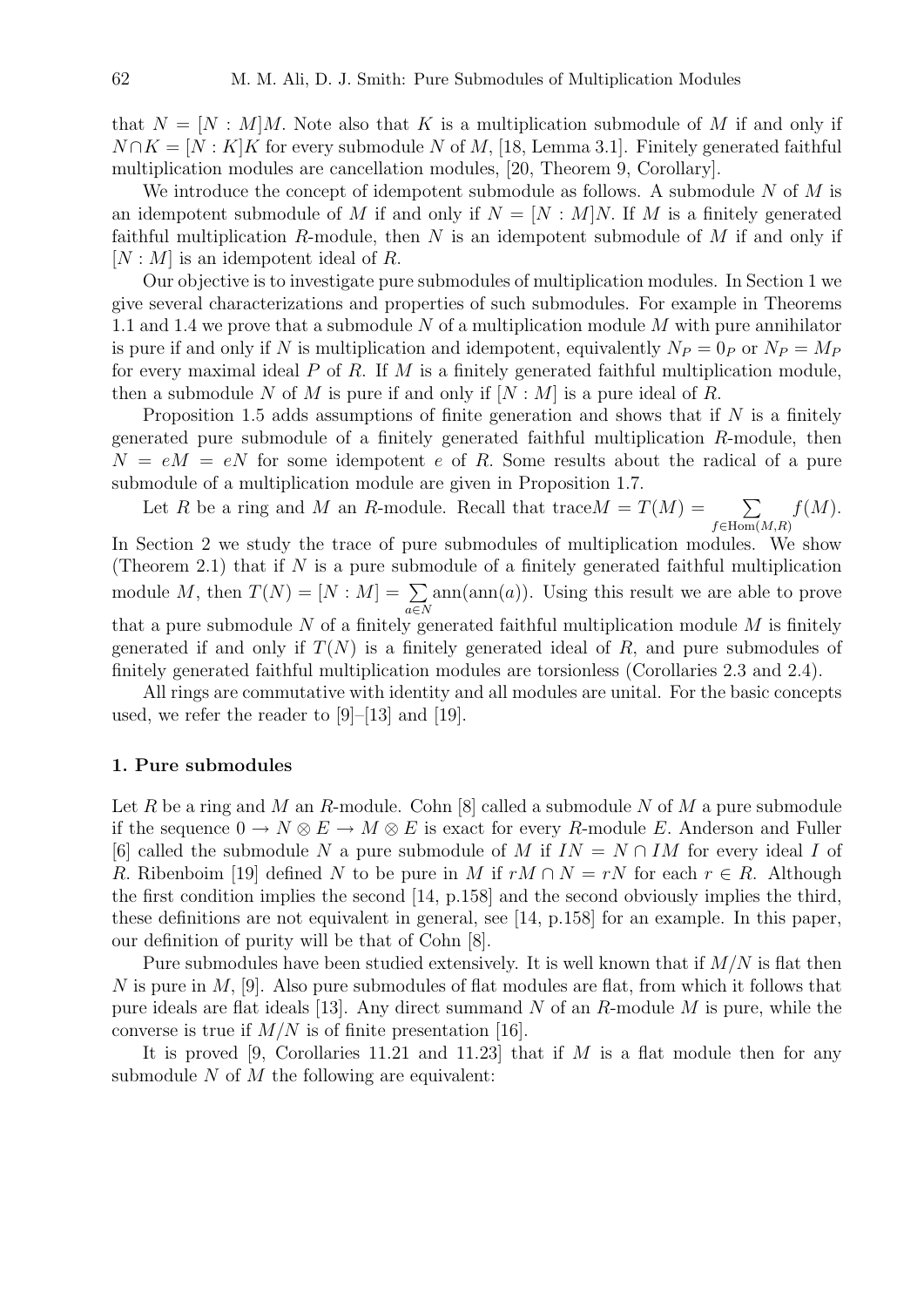- $(1)$  *M/N* is flat.
- (2)  $IN = IM \cap N$  for each ideal I of R.
- (3)  $rN = rM \cap N$  for each  $r \in R$ .

It follows that the three definitions of purity given above are equivalent if  $M$  is flat. Thus, for example, the definitions coincide for purity of ideals of  $R$ . Since multiplication modules with pure annihilators are flat [1, Corollary 2.7], we infer that these definitions are equivalent if M is multiplication and ann M is a pure ideal of R, in particular if M is a faithful multiplication module.

We will say that a submodule N of M is idempotent in M if  $N = [N : M]N$ . It is easy to check that this generalizes the concept of idempotent ideal of  $R$ , the product of an idempotent ideal and an idempotent submodule is an idempotent submodule, the sum of submodules idempotent in  $M$  is idempotent in  $M$ , and the tensor product of two submodules idempotent in M is idempotent in  $M \otimes M$ .

Let M be a multiplication module and N a submodule of M. If  $[N : M]$  is an idempotent ideal, then  $N = [N : M]M = [N : M]^2 M = [N : M]N$ , and N is idempotent in M. Conversely, if  $M$  is a finitely generated faithful multiplication module and  $N$  is idempotent in M, then  $N = [N : M]M = [N : M]N$ , and hence  $N = [N : M]^2M = [N : M]M$ , which shows that  $[N : M]^2 = [N : M]$  is an idempotent ideal.

Our first theorem gives several characterizations of pure submodules of faithful multiplication modules with pure annihilator.

Theorem 1.1. *Let* R *be a ring and* M *a multiplication* R*-module with pure annihilator. Let* N *be a submodule of* M*. Then statements* (1) *to* (9) *are equivalent, and further if* M *is finitely generated and faithful then* (1) *to* (10) *are equivalent.*

- (1) N *is a pure submodule of* M*.*
- (2) N *is multiplication and is idempotent in* M*.*
- (3) N *is multiplication and*  $K = [N : M]K$  *for each submodule* K *of* N.
- (4) N is multiplication and  $[K: N]N = [K: M]N$  for each submodule K of M.
- (5)  $Rx = [N : M]x$  *for each*  $x \in N$ .
- (6)  $R = [N : M] + \text{ann}(x)$  *for each*  $x \in N$ .
- $(7)$   $R = \sum$ n∈N  $[Rn : M] + \text{ann}(x)$  *for each*  $x \in N$ .
- (8) *For each*  $x \in N$ , *there exists*  $a \in [N : M]$  *such that*  $x = ax$ .
- (9) For each maximal ideal P of R either  $N_P = 0_P$  or  $N_P = M_P$ .
- (10)  $I[N : M] = I \cap [N : M]$  *for every ideal I of R*.

*Proof.* (1)  $\Rightarrow$  (2) Let K be a submodule of M. Then  $K = [K : M]M$ . Since N is a pure submodule of M, we infer that

$$
[K:N]N = N \cap [K:N]M \supseteq N \cap [K:M]M
$$
  
=  $N \cap K \supseteq [K:N]N$ ,

so that  $[K : N]N = K \cap N$ , and N is multiplication. Since N is pure in M, we have that  $[N : M]N = N \cap [N : M]M = N$ , and hence N is idempotent in M.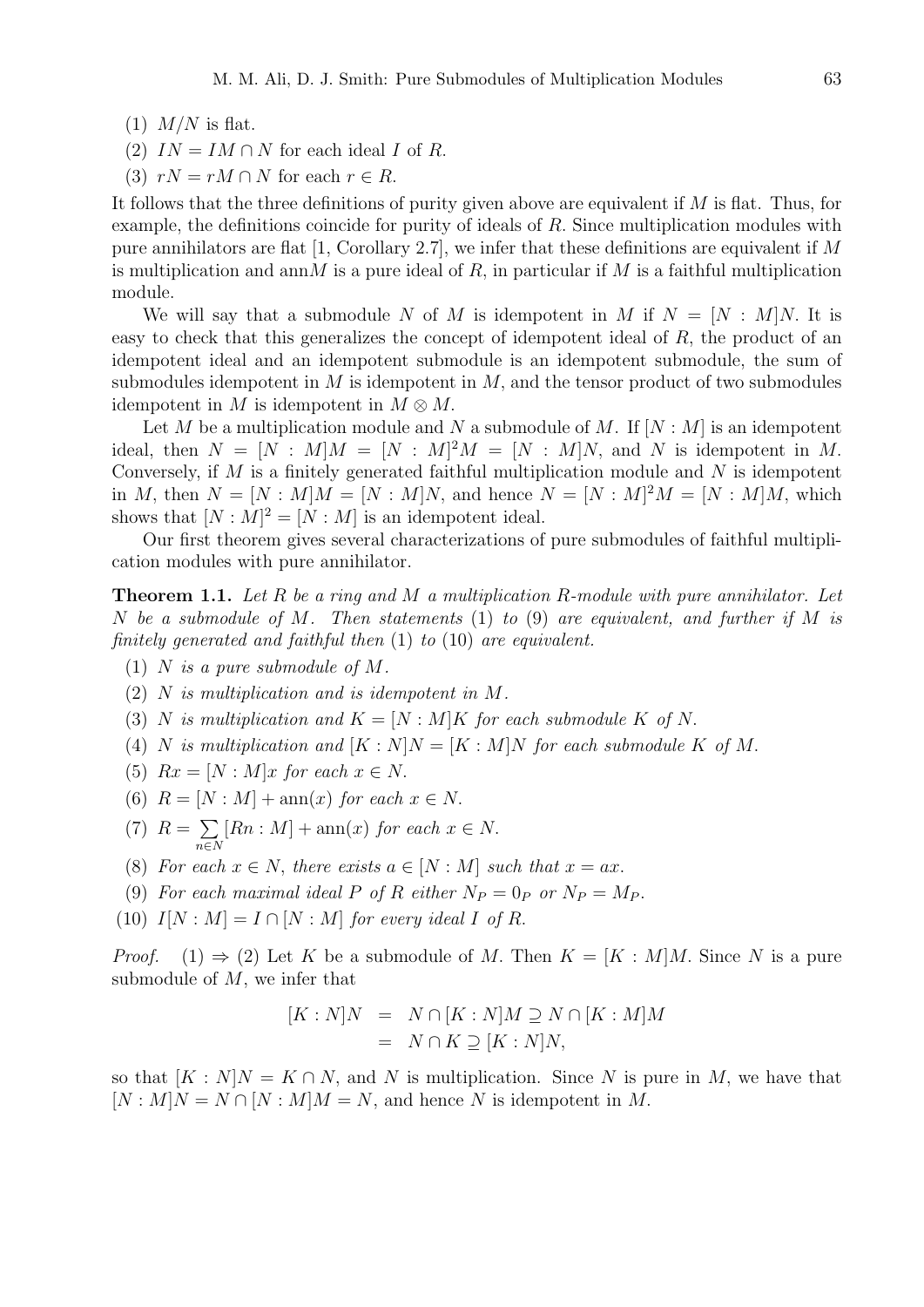$(2) \Rightarrow (3)$  Let K be a submodule of N. Then

$$
K = [K : N]N = [K : N][N : M]N = [N : M]K.
$$

 $(2) \Rightarrow (4)$  Let K be a submodule of M. Then

$$
[K:N]N = [K:N][N:M]N \subseteq [K:M]N \subseteq [K:N]N,
$$

so that  $[K : N]N = [K : M]N$ .  $(4) \Rightarrow (2)$  Take  $K = N$ .  $(3) \Rightarrow (7)$  Let  $x \in N$ . Then  $Rx = [N : M]x$ . Since N is multiplication, it follows by [1, Lemma 1.1 (iv) that

$$
Rx = [N : M]x = \left(\sum_{n \in N} [Rn : M]\right)x,
$$

and then [20, Corollary to Theorem 9] gives that

$$
R = \sum_{n \in N} [Rn : M] + \operatorname{ann}(x).
$$

 $(5) \Leftrightarrow (8)$  Clear.

 $(7) \Rightarrow (6) \Rightarrow (5)$  Obvious.

 $(5) \Rightarrow (9)$  Let P be any maximal ideal of R. We discuss two cases.

Case 1:  $[N : M] \subseteq P$ . Then for each  $x \in N$ ,  $(Rx)P = [N : M]P(Rx)P \subseteq P_P(Rx)P \subseteq (Rx)P$ , so that  $(Rx)_P = P_P(Rx)_P$ . By Nakayama's Lemma,  $(Rx)_P = 0_P$  and hence  $N_P = 0_P$ . Case 2:  $[N : M] \nsubseteq P$ . Then exists  $p \in P$  such that  $1-p \in [N : M]$  and hence  $(1-p)M \subseteq N$ .

It follows that  $M_P = N_P$ .

 $(9) \Rightarrow (1)$  If  $N_P = 0_P$  or  $N_P = M_P$  for every maximal ideal of R, then for every ideal I of R,  $IN = N \cap IM$  is true locally and hence globally. Thus N is a pure submodule of M.  $(1) \Rightarrow (10)$  Let M be a finitely generated faithful multiplication R-module. Let I be any ideal of R. Then  $IN = N \cap IM$ . Hence

$$
[IN: M] = [(N \cap IM): M] = [N:M] \cap [IM:M] = [N:M] \cap I.
$$

We need to show that  $[IN : M] = I[N : M]$ . Obviously,  $I[N : M] \subseteq [IN : M]$ . Conversely, let  $x \in [IN : M]$ . Then  $xM \subseteq IN = I[N : M]M$ . But M is cancellation. Thus  $x \in I[N : M]$ , and hence  $[IN : M] \subset I[N : M]M$ .

 $(10) \Rightarrow (2)$  For this part it is not necessary to assume M is finitely generated or faithful. Assume  $I[N : M] = I \cap [N : M]$  for all ideals I of R. Take  $I = [N : M]$ . Then  $[N : M]^2 =$  $[N : M]$  and hence  $[N : M]$  is an idempotent ideal of R. It follows by the remark made before the theorem that N is idempotent in M. To prove that N is multiplication, let K be any submodule of M. Let  $I = [K : M]$ . Then

$$
[(K \cap N) : M] = [K : M] \cap [N : M] = [K : M][N : M] \subseteq [K : N][N : M],
$$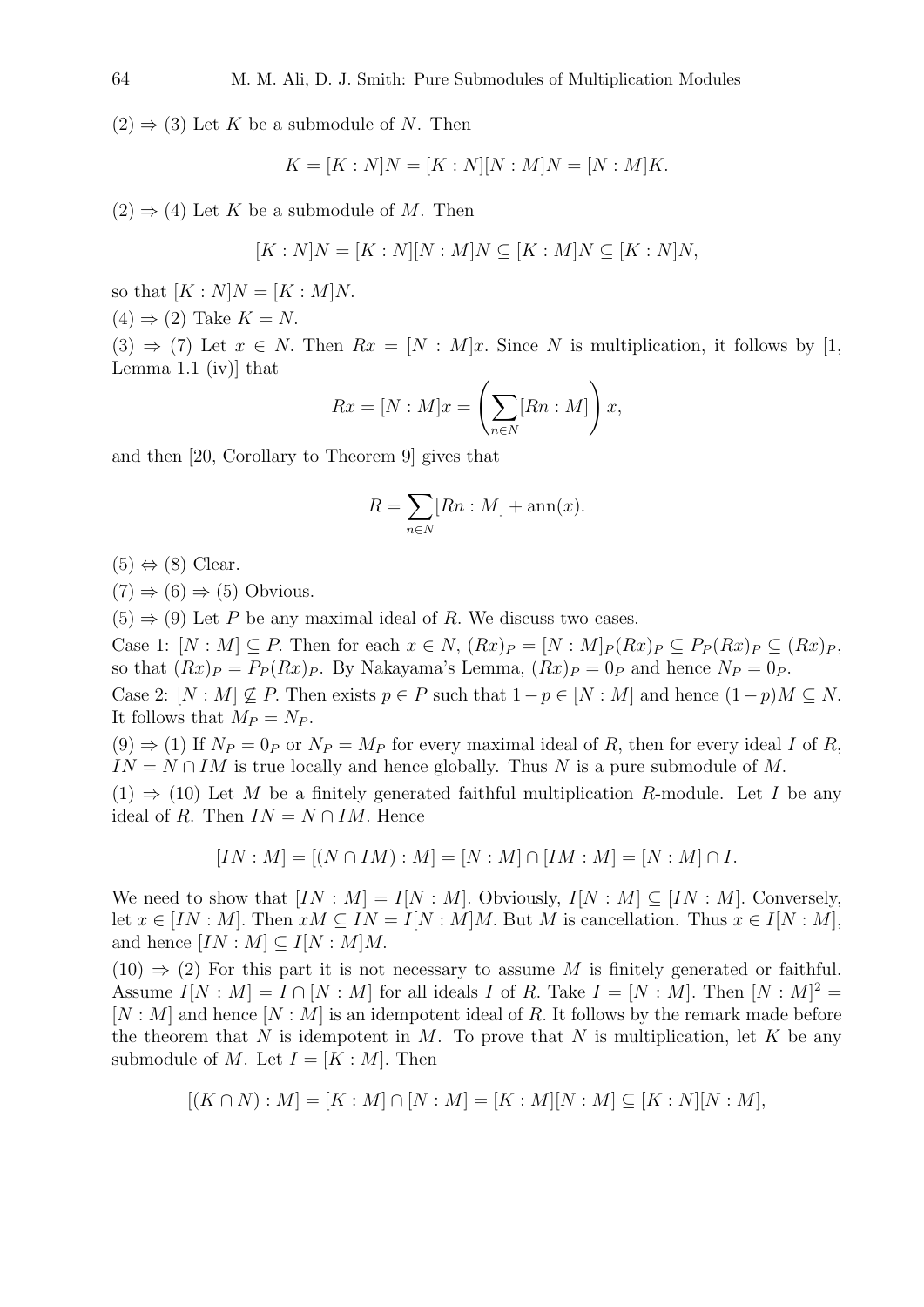and hence

$$
K \cap N = [(K \cap N) : M]M \subseteq [K : N][N : M]M \subseteq [K : N]N \subseteq K \cap N,
$$

so that  $K \cap N = [K : N]N$  and N is multiplication. This completes the proof of the theorem.  $\Box$ 

We make some observations on our theorem. First, every direct summand of a multiplication module is multiplication since as observed earlier it is pure. This proves part of [1, Theorem 3.3]. Second, the assumption that M is multiplication in the theorem can not be discarded. For example, the Z-module  $M = \mathbb{Z} \oplus \mathbb{Z}$  is not multiplication and the non-zero cyclic submodule  $N = \mathbb{Z}(a, b)$  is a direct summand (and hence a pure submodule of M) if and only if  $gcd(a, b) = 1$ . Also N has the property that  $[N : M] = 0$ , and hence  $[N : M]N = 0 \neq N$ . This shows that N is not an idempotent submodule of M. Third, if N is a pure submodule of a multiplication R-module M such that N is a finitely generated faithful or non-torsion submodule of M, then  $N = M$ . Fourth, an ideal I of a ring R is pure if and only if I is multiplication and idempotent. This is equivalent to  $I_P = 0_P$  or  $I_P = R_P$  for every maximal ideal P of R. It is also clear that I is a pure ideal of R if and only if  $Ra = Ia$  for every  $a \in I$ . Every ideal I generated by idempotents is a pure ideal since it is multiplication [5,  $p.466$ ] and idempotent. We may then conclude that a ring R is von Neumann regular if and only if every ideal of R is pure. For if R is a von Neumann regular ring, the  $R_P$  is a field for every maximal ideal P of R. It follows that for every ideal I of R,  $I_P = 0_P$  or  $I_P = R_P$  for each maximal ideal P of R. Hence every ideal of a von Neumann regular ring is a pure ideal. Conversely, let  $a \in R$ . Then  $Ra = Ra^2$ , and hence  $a \in Ra^2$ . There exists  $x \in R$  such that  $a = axa$ , and hence R is von Neumann regular.

Projective modules are characterized as direct summand of free modules. Hence they are pure submodules of free modules. The trace ideal (see [10]) of a module  $M$  is defined as

$$
T(M) = \sum_{f \in \text{Hom}(M,R)} f(M).
$$

It is known [22], [23] that if M is a projective R-module, then

- $(1)$   $M = T(M)M$ .
- (2)  $\text{ann}M = \text{ann}(T(M)).$
- (3)  $T(M)$  is a pure ideal.

We return to investigate the trace of a pure submodule in Part 2, but for now we apply Theorem 1.1 to obtain properties of  $[N : M]$  analogous to (1), (2), (3) above when N is a pure submodule of a multiplication module M.

Corollary 1.2. *Let* R *be a ring and* M *a finitely generated faithful multiplication* R*-module. Let* N *be a pure submodule of* M*. Then the following statements hold.*

 $(1) N = [N : M]N$ 

- $(2)$  ann $N = \text{ann}[N : M]$
- (3)  $[N : M]$  *is a pure ideal of R.*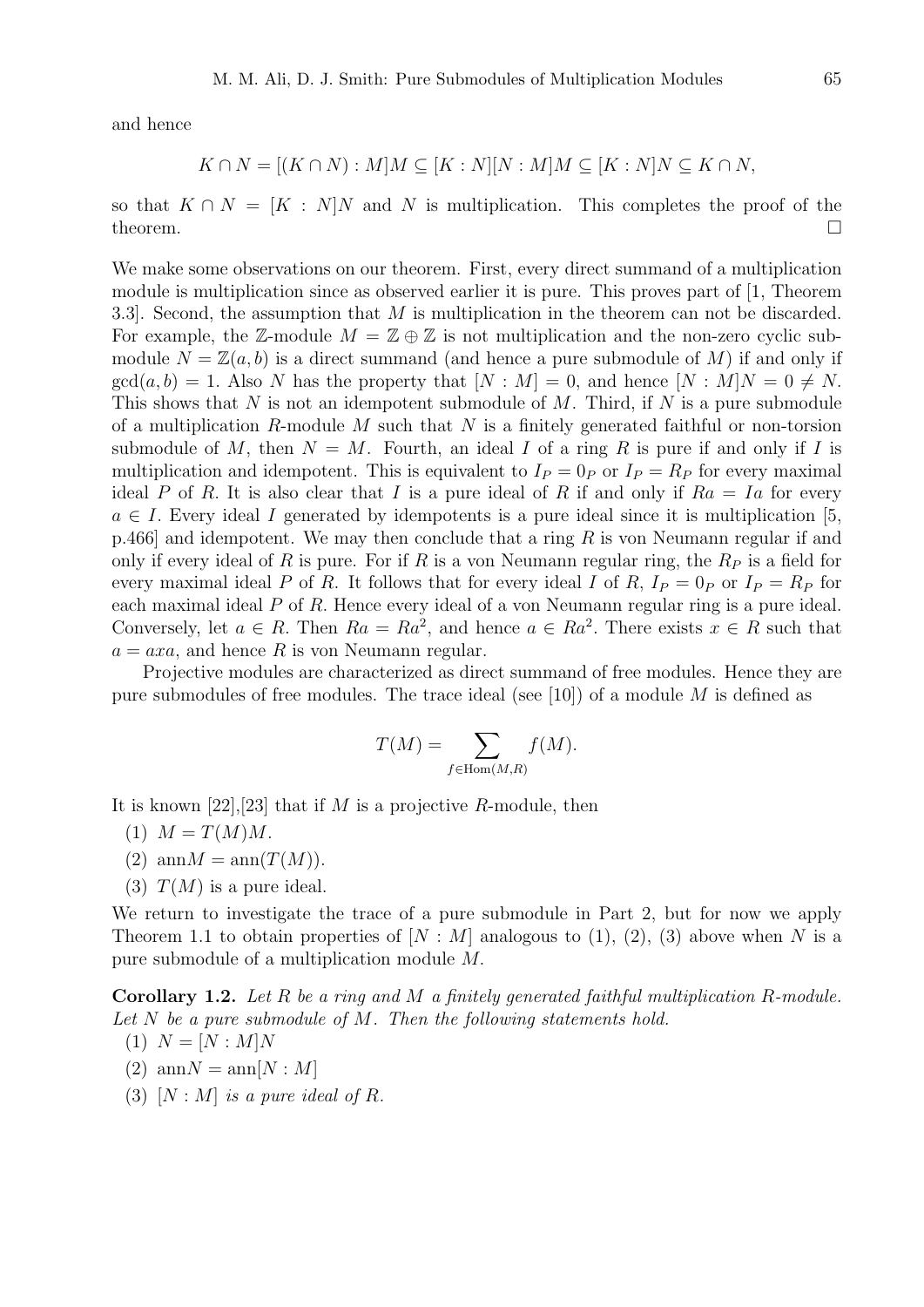*Proof.* (1) follows by Theorem 1.1.

(2) As N is pure in M, we have  $IN = N \cap IM$  for every ideal I of R. Taking  $I = \text{ann}N$ , we get that  $0 = N \cap (\text{ann}N)M$ , and hence

$$
0 = [0 : M] = [(N \cap (\text{ann}N)M) : M] = [N : M] \cap [(\text{ann}N)M : M]
$$
  
= [N : M] \cap \text{ann}N = [N : M] \text{ann}N.

Hence ann  $N \subseteq \text{ann}[N : M]$ . Conversely, if  $x \in \text{ann}[N : M]$  then  $x[N : M] = 0$ , and hence  $xN = x[N : M]N = 0$ , so that  $x \in \text{ann}N$  and  $\text{ann}[N : M] \subseteq \text{ann}N$  and (2) follows.

(3) Let  $a \in [N : M]$ . Then  $aM \subseteq N$ , and by Theorem 1.1 (3),  $aM = [N : M]aM$ , and hence  $Ra = [N : M]a$ , This shows that  $[N : M]$  is a pure ideal of R.

The Z-module  $M = \mathbb{Z} \oplus \mathbb{Z}$  is free, finitely generated and faithful but not multiplication.  $N = \mathbb{Z} \oplus 0$  a direct summand of M, and hence a pure (in fact projective) submodule of M.  $[N : M] = 0$ . Hence  $N \neq [N : M]N$  and  $0 = \text{ann}N \neq \text{ann}[N : M] = \mathbb{Z}$ .

Another consequence of Theorem 1.1 is the following:

Corollary 1.3. *Let* R *be a ring and* M *a multiplication* R*-module with pure annihilator.*

- (1) *If* I *is a pure ideal of* R *and* N *is a pure submodule of* M*, then* IN *is a pure submodule of* M*.*
- (2) *If*  $N_1$  *and*  $N_2$  *are pure submodules of*  $M$ *, then so too are*  $N_1 + N_2$  *and*  $N_1 \cap N_2$ *.*
- (3) *If*  $N_1$  *and*  $N_2$  *are pure submodules of*  $M$  *then*  $N_1 \otimes N_2$  *is a pure submodule of*  $M \otimes M$ .

*Proof.* (1) As each of I and N is a pure ideal (submodule) of  $R(M)$ , then by Theorem 1.1 we infer that each of  $I$  and  $N$  is a multiplication and an idempotent ideal (submodule) of R  $(M)$ . Hence IN is multiplication [5, Corollary to Theorem 2], and moreover IN is an idempotent submodule of  $M$ . By Theorem 1.1,  $IN$  is pure.

(2) Let  $x \in N_1 \cap N_2$ . By Theorem 1.1, there exist  $y_1 \in [N_1 : M]$  and  $y_2 \in [N_2 : M]$  such that  $x = xy_1 = xy_2$ . Hence  $x = xy_2 = x(y_1y_2)$ . As  $y_1y_2 \in [(N_1 \cap N_2) : M], N_1 \cap N_2$  is a pure submodule of M. Suppose now that  $x \in N_1 + N_2$ . There exist  $y \in N_1$  and  $z \in N_2$  such that  $x = y + z$ . By Theorem 1.1,  $Ry = [N_1 : M]y$ ,  $Rz = [N_2 : M]z$ , and hence

$$
Rx = R(y + z) \subseteq Ry + Rz = [N_1 : M]y + [N_2 : M]z
$$
  
\n
$$
\subseteq [(N_1 + N_2) : M](y + z) = [(N_1 + N_2) : M]x,
$$

and by Theorem 1.1,  $N_1 + N_2$  is a pure submodule of M. (3) Let  $n_1 \in N_1$  and  $n_2 \in N_2$ . Then  $Rn_1 = [N_1 : M]n_1$  and  $Rn_2 = [N_2 : M]n_2$  and hence

$$
R(n_1 \otimes n_2) = Rn_1 \otimes Rn_2 = [N_1 : M]n_1 \otimes [N_2 : M]n_2
$$
  
= [N<sub>1</sub> : M][N<sub>2</sub> : M](n<sub>1</sub> \otimes n<sub>2</sub>).

It is easy to check that

$$
[N_1 : M][N_2 : M] \subseteq [N_1 \otimes N_2 : M \otimes M],
$$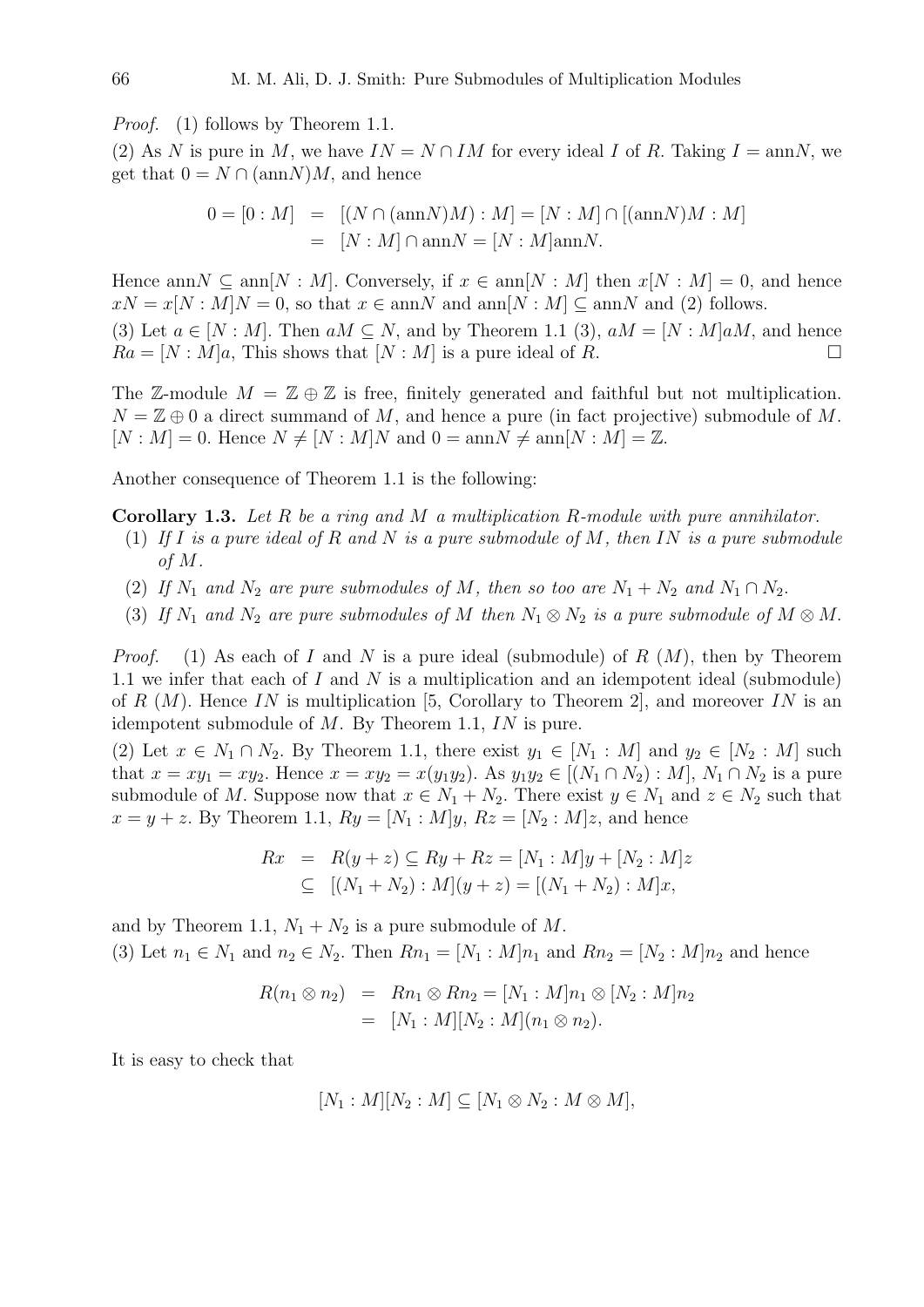and this finally implies that

$$
R(n_1 \otimes n_2) \subseteq [N_1 \otimes N_2 : M \otimes M](n_1 \otimes n_2) \subseteq R(n_1 \otimes n_2),
$$

so that  $R(n_1 \otimes n_2) = [N_1 \otimes N_2 : M \otimes M](n_1 \otimes n_2)$ , and by Theorem 1.1, the result follows.  $\square$ 

It is not true that every submodule of a pure submodule of a module  $M$  is pure in  $M$ , but in case R is von Neumann regular, it is true. For example if R is a Prüfer domain and I a non-finitely generated ideal of R, then I is not multiplication and hence not pure.  $R$  is a pure submodule of R, but I is not a pure submodule of R. On the other hand suppose R is von Neumann regular and  $M$  is a multiplication  $R$ -module. Let  $N$  be a pure submodule of  $M$ and K a submodule of N. By Theorem 1.1, N is idempotent in  $M$ , and multiplication. Hence  $K = [K : N]N$ . But since R is von Neumann regular,  $[K : N]$  is generated by idempotents and is hence idempotent. Moreover, it is multiplication [5]. It follows that  $[K: N]$  is a pure ideal of R, and by Corollary 1.3(1), K is a pure submodule of M. We note also that K is pure in N. For this, it is enough to show that K is idempotent in  $N$ , which is true since

$$
K = [K : M]K \subseteq [K : N]K \subseteq K,
$$

so that  $K = [K : N]K$ .

The next result shows some properties of pure submodules of finitely generated faithful multiplication modules. It may be compared with [15, Lemma 1.4] and [20, Theorem 10].

Theorem 1.4. *Let* R *be a ring and* M *a finitely generated faithful multiplication* R*-module. Then the following statements are true:*

- (1) *A submodule* N of M *is pure if and only if*  $[N : M]$  *is a pure ideal of* R.
- (2) *An ideal* I *of* R *is pure if and only if* IM *is a pure submodule of* M*.*
- (3) *If* K *is a pure submodule of* N *and* N *is a pure submodule of* M*, then* K *is a pure submodule of* M*.*
- (4) *If* R *is a p.p.ring (a ring in which every projective ideal is principal) and* N *is a pure submodule of* M*, then* annN *is a pure ideal of* R.

*Proof.* (1) Let N be a submodule of M such that  $[N : M]$  is a pure ideal of R. Then  $[N : M]$ is multiplication and idempotent. By [20, Theorem 10],  $N = [N : M]M$  is multiplication and by the remark made before Theorem 1.1,  $N$  is idempotent in  $M$ . By Theorem 1.1,  $N$  is pure in M. Alternatively, M is flat by [1, Lemma 2.7] and  $M/N$  is multiplication. For let K/N be a submodule of M/N. Then K is a submodule of M. Hence  $K = [K : M]M$  and it is easy to check that  $K/N = [K/N : M/N]M/N$ . If  $[N : M] = \text{ann}(M/N)$  is a pure ideal of R, then by [1, Corollary 2.7]  $M/N$  is flat and finally by [16, p.54] and [9, Corollary 11.21] N is pure in  $M$ . The converse is Corollary 1.2(3).

(2) Let I be an ideal of R such that IM is a pure submodule of M. Since  $I = [IM : M]$ , I is a pure ideal of R, by  $(1)$ . Conversely, let I be a pure ideal of R. Then I is multiplication and hence IM is a multiplication submodule of  $M$ , [20, Theorem 10]. But I is an idempotent ideal and  $I = [IM : M]$ . Thus  $IM = I^2M = [IM : M]IM$ , and hence IM is idempotent in M and is a pure submodule by Theorem 1.1.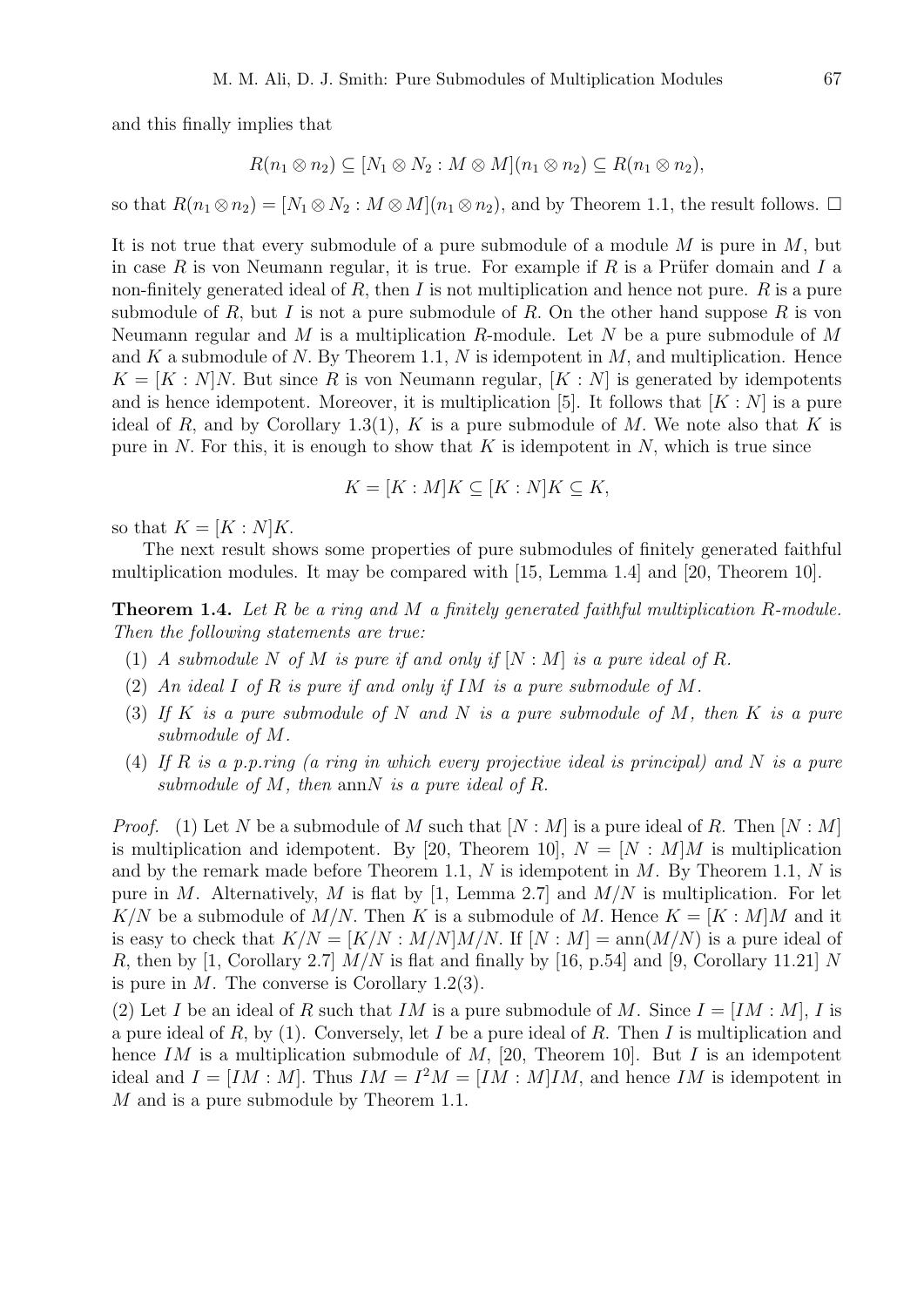(3) Let K be a pure submodule of N and N a pure submodule of M. By [20, Theorem 10],  $[K : M] = [K : N][N : M]$ . By Theorem 1.1, for each  $x \in K$  (and hence  $x \in N$ ),

$$
[K : M]x = [K : N][N : M]x = [K : N]x = Rx.
$$

Hence  $K$  is a pure submodule of  $M$ .

(4) Let N be a pure submodule of M. Then  $[N : M]$  is a pure ideal of R by (1). As R is a p.p. ring, we infer from [22, Example 3.3], that  $[N : M]$  is generated by idempotents. Suppose that  $[N: M] = \sum$ α∈Λ  $Re_{\alpha}$ , where  $e_{\alpha} = e_{\alpha}^2$ . Then ann $[N : M] = \bigcap$ α∈Λ  $\text{ann}(e_{\alpha}) = \bigcap$ α∈Λ  $R(1-e_{\alpha}).$ Let  $x \in \text{ann}[N : M]$ . Then  $xe_\alpha = 0$  and hence  $x(1 - e_\alpha) = x$  for all  $\alpha \in \Lambda$ . Since  $Rx$  is a projective ideal, we infer from [4, p.332] that

$$
Rx \subseteq \bigcap_{\alpha \in \Lambda} Rx(1 - e_{\alpha}) = \left(\bigcap_{\alpha \in \Lambda} R(1 - e_{\alpha})\right)x = \operatorname{ann}[N : M]x \subseteq Rx,
$$

so that  $Rx = \text{ann}[N : M]x$ , and hence  $\text{ann}[N : M]$  is a pure ideal of R.

The next result generalizes some properties of pure ideals to pure submodules. It may be compared with [15, Corollary 1 to Lemma 1.5], [21, Corollary 11].

Proposition 1.5. *Let* R *be a ring and* M *a finitely generated faithful multiplication* R*module.*

- (1) *A* pure submodule N of M is finitely generated if and only if  $\text{ann } N = \text{ann } K$  for some *finitely generated submodule* K *of* N.
- (2) *If* N *is a finitely generated pure submodule of* M*, then*
	- (i)  $N = eN = eM$  *for some idempotent element e of* R,
	- (ii)  $M = N \oplus \text{(ann } N)M$ ,
	- (iii)  $R = \text{ann}N \oplus \text{ann}(\text{ann}N)$ .

*Proof.* (1) We have from Theorem 1.1 that  $R = [N : M] + \text{ann}(x)$  for each  $x \in N$ . Let K be a finitely generated submodule of N with ann  $K = \text{ann}N$ . Then  $R = [N : M] + \text{ann}K =$  $[N : M] + \text{ann}N$ . By Corollary 1.2,  $\text{ann}N = \text{ann}[N : M]$ . Thus  $R = [N : M] + \text{ann}[N : M]$ . There exist  $x \in [N : M]$  and  $y \in \text{ann}[N : M]$  such that  $1 = x + y$ . This implies that

$$
[N:M] = [N:M]x \subseteq Rx \subseteq [N:M],
$$

so that  $[N : M] = Rx$ , and hence  $N = [N : M]M = xM$  is a finitely generated submodule of M. The converse is obvious.

(2) (i) Since N is finitely generated, it follows by [15, Corollary 1 to Lemma 1.5] that  $[N : M]$ is a finitely generated ideal. Hence  $[N : M]$  is a principal pure ideal of R, and hence it is generated by an idempotent element, say e. It follows that  $N = [N : M]N = eN = [N : N]$  $M|M = eM$ .

(ii) As  $R = [N : M] + \text{ann } N$ , we infer that  $M = N + (\text{ann } N)M$ . But  $N \cap (\text{ann } N)M = 0$ . Thus  $M = N \oplus \frac{\text{(ann } N)}{M}$ .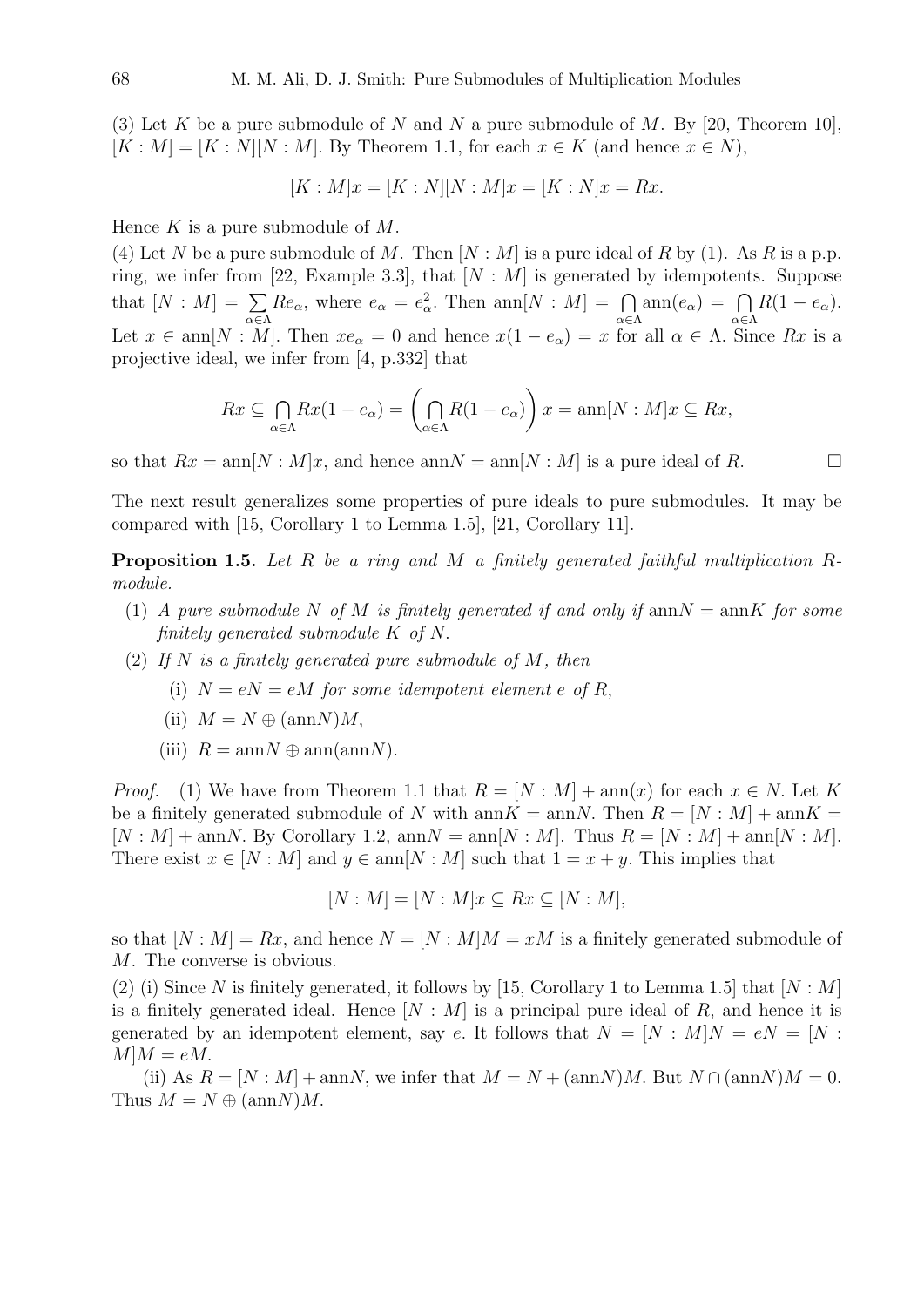(iii) By Corollary 1.2,  $[N : M]$ ann $N = 0$ , and hence  $[N : M] \subseteq \text{ann}(\text{ann}N)$ . Hence

$$
R = [N : M] + \text{ann}N \subseteq \text{ann}(\text{ann}N) + \text{ann}N \subseteq R,
$$

so that  $R = \text{ann}N + \text{ann}(\text{ann}N)$ . But annN is generated by an idempotent. Thus annN ∩  $ann(annN) = 0$ , and the result follows.

A submodule  $P$  of a free  $R$ -module  $F$  is projective if and only if it is a pure submodule of F. But not all pure submodules of multiplication modules are projective. However, it follows by the above Proposition and [1, Corollary 2.4], [20, Corollary 1 to Theorem 10] that every finitely generated pure submodule of a finitely generated faithful multiplication module is projective.

Every pure ideal I of R has the property that  $I_P = 0_P$  or  $I_P = R_P$  for each maximal ideal P of R. It follows that for every non-empty collection  $J_\lambda(\lambda \in \Lambda)$  of ideals of R, the equality  $\cap$ λ∈Λ  $J_{\lambda}I = ( \bigcap$ λ∈Λ  $J_{\lambda}$ )I is true locally and hence globally. The next result generalizes the above fact to pure submodules of multiplication modules and should be compared with [4, Theorem 1].

Theorem 1.6. *Let* R *be a ring and* M *a finitely generated faithful multiplication* R*-module. Let* N *be a pure submodule of* M*. Then the following statements are true.*

λ∈Λ

λ∈Λ

- (1) *For every non-empty collection*  $I_{\lambda}(\lambda \in \Lambda)$  *of ideals of*  $R$ ,  $\bigcap$  $I_{\lambda}N = ( \bigcap$  $I_{\lambda}$ )N.
- (2)  $[N : M]$  *is the intersection of all ideals* I *of* R *such that*  $N = IN$ .
- (3) N *is a pure* [N : M]*-submodule of* M.

*Proof.* (1) By Corollary 1.2,  $[N : M]$  is a pure ideal of R. Let  $I_\lambda(\lambda \in \Lambda)$  be any collection of ideals of R. Then

$$
[(\bigcap_{\lambda \in \Lambda} I_{\lambda} N) : M] = \bigcap_{\lambda \in \Lambda} [I_{\lambda} N : M] = \bigcap_{\lambda \in \Lambda} (I_{\lambda} [N : M]) = (\bigcap_{\lambda \in \Lambda} I_{\lambda}) [N : M],
$$

and hence

$$
\bigcap_{\lambda \in \Lambda} I_{\lambda} N = [\bigcap_{\lambda \in \Lambda} I_{\lambda} N : M] M = (\bigcap_{\lambda \in \Lambda} I_{\lambda}) [N : M] M = (\bigcap_{\lambda \in \Lambda} I_{\lambda}) N,
$$

and (1) is proved.

(2) Let S be the collection of all ideals I of R with the property that  $N = IN$ . Then  $N = \bigcap$ I∈S  $IN = (\bigcap$ I∈S  $I$ )N, by (1). It follows that

$$
[N:M] = [(\bigcap_{I \in S} I)N : M] = (\bigcap_{I \in S} I)[N : M],
$$

and hence  $[N : M] \subseteq \bigcap$ I∈S I. But N is pure, and hence an idempotent. Thus  $N = [N : M]N$ , and this means that  $[N : M] \in S$ . So  $[N : M] \subseteq \bigcap$ I∈S I, and hence is the smallest element of S.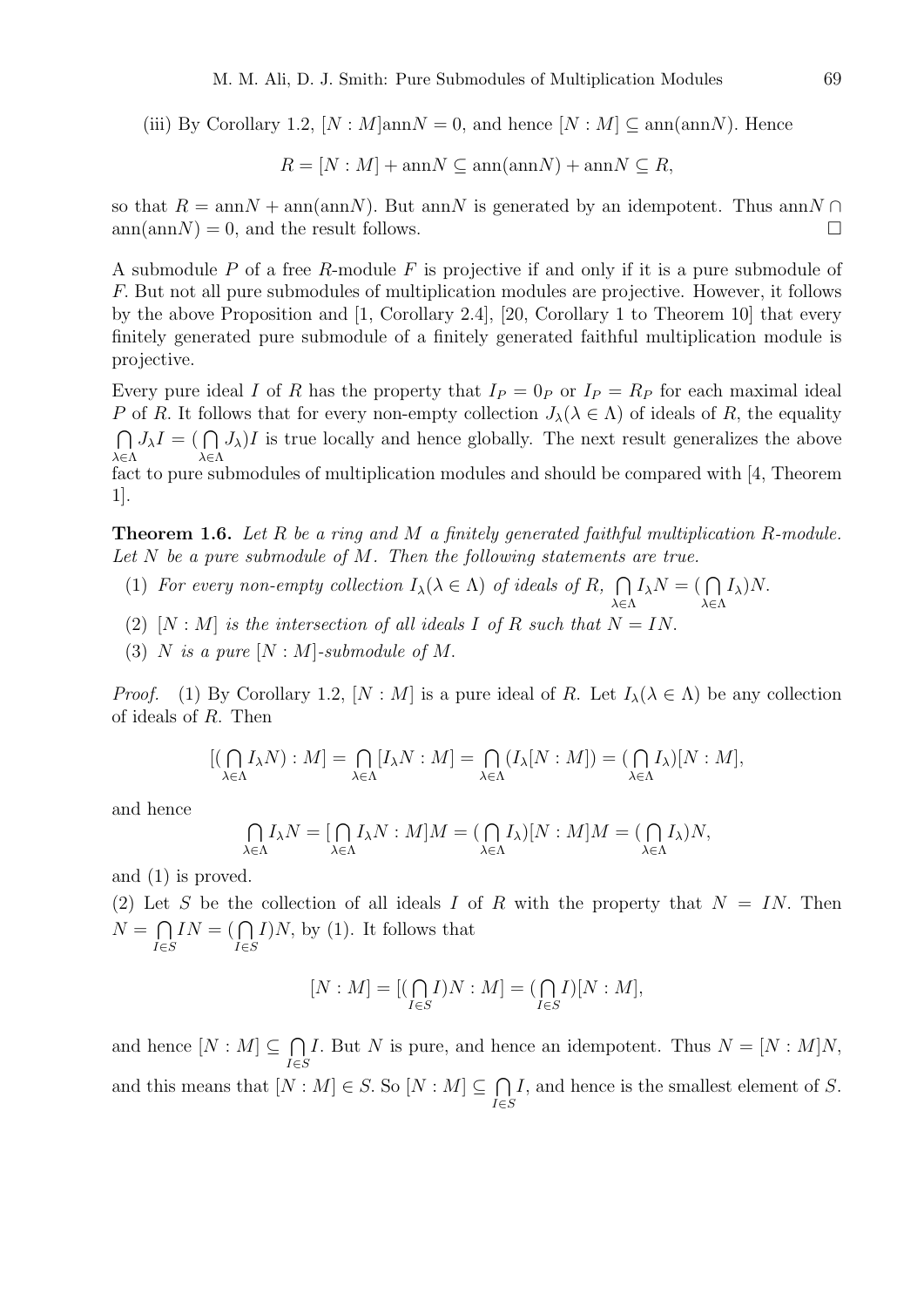(3) Let  $T = [N : M]$ . It is clear that  $[N :_R M] = [N :_T M]$ . Hence  $N = [N :_R M]N = [N :_T$ M|N, and N is an idempotent T-submodule of M. On the other hand  $N = [N :_{R} M|M =$  $[N : T M M]$ , and N is a multiplication T-submodule of M. By Theorem 1.1, N is a pure T-submodule of  $M$ .

Let R be a ring and M an R-module. A submodule P of M is called a prime submodule of M if  $P \neq M$  and whenever  $rm \in P$ , for some  $m \in M$  and  $r \in R$ , then  $m \in P$  or  $r \in [P : M]$ . The M-radical, rad N, of a submodule N of M is defined as the intersection of  $r \in [P : M]$ . The M-radical, rad N, or a submodule N or M is defined as the intersection of all prime submodules of M containing N, [17]. If I is an ideal of R, then  $\sqrt{I}$  is defined as the intersection of all prime ideals of R containing I. If I is a pure (and hence idempotent) ideal of R, then  $I = I \sqrt{I}$ , and if I is a finitely generated pure ideal (principal ideal generated by an idempotent element) of R, then  $I = \sqrt{I}$ . The next result generalizes the above facts to pure submodules of multiplication modules.

Proposition 1.7. *Let* R *be a ring and* M *a finitely generated faithful multiplication* R*module. Let* N *be a pure submodule of* M*. Then*

- (1)  $N = \sqrt{[N:M]}N,$
- (2)  $[N : M] \text{rad} N = N = [\text{rad} N : M] N$ ,
- (3) If N is finitely generated, then rad N is a pure submodule of M and moreover,  $N =$ *rad* N*.*

*Proof.* (1) Let S be the set of all prime ideals of R that contain  $[N : M]$ . Then  $\sqrt{[N : M]}$  $\bigcap P$ , and by Theorem 1.6,  $P \in S$ 

$$
\sqrt{[N:M]}N=(\bigcap_{P\in S}P)N=\bigcap_{P\in S}PN.
$$

For each  $P \in S$ ,  $N = [N : M]N \subseteq PN \subseteq N$ , so that  $N = PN$ , and hence

$$
N = \bigcap_{P \in S} PN = \sqrt{[N:M]}N.
$$

(2) It follows from (1) and [17, Theorem 4] that

$$
N = \sqrt{[N:M]}N = \sqrt{[N:M]}[N:M]M = [N:M]\text{rad }N.
$$

But rad  $N \subseteq M$  and M is a multiplication module. Thus rad  $N = [rad N : M]M$ , and hence

$$
[N:M]\text{rad}\,N=[N:M][\text{rad}\,N:M]M=[\text{rad}\,N:M]N.
$$

(3) Suppose N is a finitely generated pure submodule of M. Then by Proposition 1.5,  $[N: M]$ is a finitely generated pure ideal, and hence  $[N : M] = \sqrt{[N : M]}$ . It follows that

$$
N = [N : M]M = \sqrt{[N : M]}M = \text{rad } N,
$$

and hence the result. This finishes the proof of the proposition.  $\Box$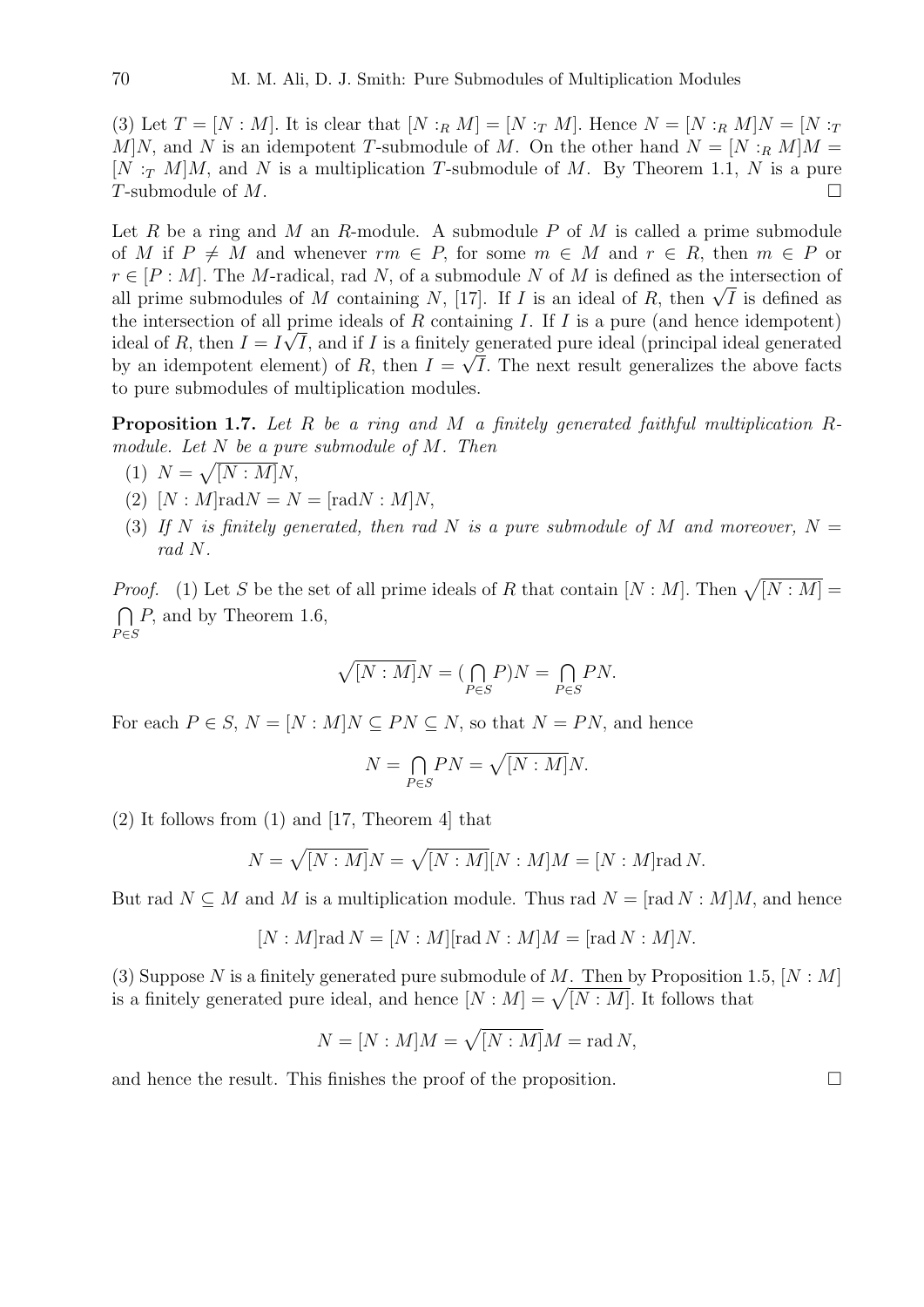### 2. Trace of pure submodules

Let R be a ring and M an R-module. The trace of M, denoted by  $T(M)$ , is the ideal generated by the set  $\{f(m): f \in \text{Hom}(M, R), m \in M\}$ , [10], [23]. It is well-known that for any fractional ideal I of R,  $T(I) = II^{-1}$ , [10, Lemma 4.2.2] from which it follows that  $T(I) = R$  if and only if I is an invertible fractional ideal of R. Let M be a projective R-module. Then  $M \oplus N = F$  for some R-module N and free R-module F. In this case  $T(M)$  is the ideal of R generated by the coordinates of the elements in  $M$ , for any basis chosen in F. It is proved [22] that if M is a projective R-module, then  $M = T(M)M$ , ann  $M = \text{ann}(T(M))$ , and  $T(M)$ is a pure ideal of R. If M is a finitely generated faithful multiplication R-module, then M is projective [1, Corollary 2.4] and [20, Theorem 10], and hence  $M = T(M)M$ . This gives that  $T(M) = R$ . In this section, we investigate the trace of pure submodules of multiplication modules. Let N be a submodule of an R-module M. Let  $H(N) = \sum \text{ann}(\text{ann}(a))$ . We start with the following result which gives two descriptions of the trace of pure submodules of

multiplication modules. Theorem 2.1. *Let* R *be a ring and* M *a finitely generated faithful multiplication* R*-module.*

*Let* N *be a pure submodule of* M. *Then*

$$
[N : M] = T(N) = H(N).
$$

*Proof.* As N is pure,  $N = [N : M]N$ , and hence for all  $f \in Hom(N, R)$ ,

$$
f(N) = [N : M]f(N).
$$

It follows that

$$
T(N) = \sum_{f} f(N) = [N : M] \sum_{f} f(N) = [N : M] T(N) = [T(N)N : M].
$$

To prove that  $T(N) = [N : M]$ , it is enough to show that  $N = T(N)N$ . Let P be a maximal ideal of R. If  $N_P = 0_P$ , then both sides collapse to  $0_P$ . Otherwise  $N_P = M_P$  and hence  $N_P$  is a finitely generated faithful multiplication  $R_P$ -module. By [1, Corollary 2.4] and [20, Theorem 10 Corollary 1,  $N_P$  is a projective  $R_P$ -module, and

$$
N_P = T(N_P)N_P = T(N)_P N_P.
$$

This implies that  $N = T(N)N$ . Suppose now that  $a \in N$  and  $f \in Hom(N, R)$ . Clearly, ann(a) ⊆ ann(f(a)), hence ann(a)  $f(a) = 0$ , and  $f(a) \in \text{ann}(\text{ann}(a))$ . This gives that  $Rf(a) \subseteq$  $ann(ann(a))$  and

$$
f(N) = \sum_{a \in N} Rf(a) \subseteq \sum_{a \in N} \operatorname{ann}(\operatorname{ann}(a)) = H(N).
$$

Hence,  $T(N) \subseteq H(N)$ , and  $[N : M] \subseteq H(N)$ . On the other hand, let  $a \in N$ . From Theorem 1.1, we have that  $R = [N : M] + \text{ann}(a)$ , and hence

$$
\operatorname{ann}(\operatorname{ann}(a)) = [N : M] \operatorname{ann}(\operatorname{ann}(a)),
$$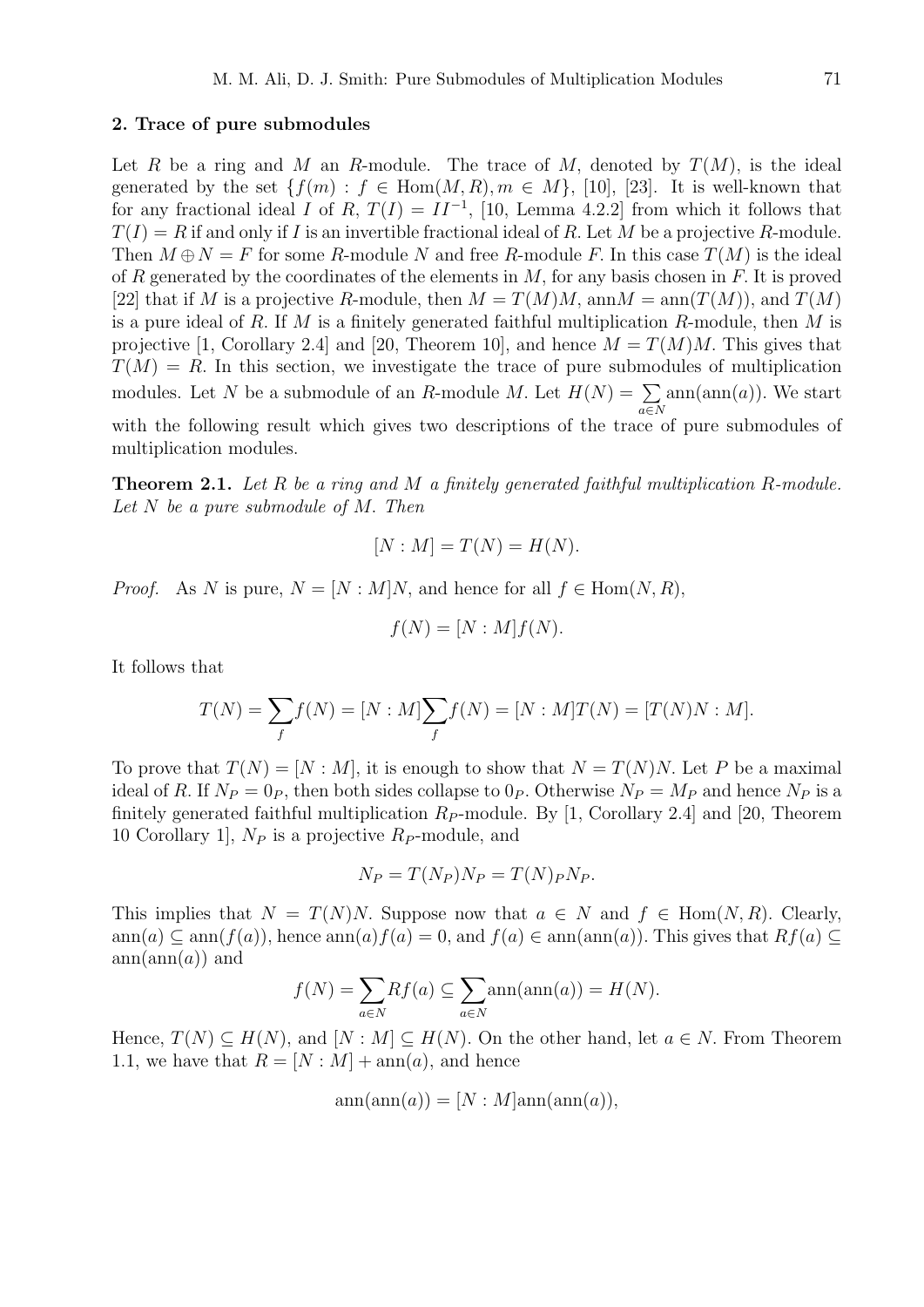so that  $H(N) = [N : M]H(N)$ . This finally gives that  $H(N) \subseteq [N : M]$ , and hence  $H(N) =$  $[M : M]$ . This finishes the proof of the theorem.

Let R be a ring and I a pure ideal of R. By the above theorem,  $T(I) = I$ , and from [10, p.72] it follows that  $I = II^{-1}$ . If N is a pure submodule of a finitely generated faithful multiplication R-module M, then  $T(N) = [N : M]$ . Hence by Corollary 1.2,  $N = T(N)N$ , and ann  $N = \text{ann}(T(N))$ , and  $T(N)$  is a pure ideal of R. As  $[N : M]$  is a pure (idempotent) ideal of  $R, T([N : M]) = [N : M] = T(N)$ . Also,  $[N : M] = [N : M]^{-1}[N : M]$ , and hence  $[N : M]$  $M|N = [N : M]^{-1}[N : M]N$ . This implies that  $N = [N : M]^{-1}N$ . Also N is a multiplication submodule of M. Thus for all  $x \in N$ , we have that  $Rx = [N : M]^{-1}x$ , equivalently,  $R = [N : M]$  $M$ <sup>-1</sup> + ann(x). These are two futher characterizations of pure submodules of multiplication modules which could be added to Theorem 1.1. It is now clear that the trace of a pure submodule of a finitely generated faithful multiplication module is the smallest element of the collection of all ideals I with the property that  $N = IN$  (Theorem 1.6).

We mention four corollaries to Theorem 2.1. The first gives the description of the trace of finitely generated pure submodules of multiplication modules, the second may be compared with [23, Lemma 1.2], and the third should be compared with  $[15,$  Theorem 1.3(ii)] and shows that pure submodules of multiplication modules are torsionless.

Corollary 2.2. *Let* R *be a ring and* M *a finitely generated faithful multiplication* R*-module.* Let N be a finitely generated submodule of M. Then  $T(N) = [N : M] = \text{ann}(\text{ann}N)$ .

*Proof.* Let  $A(N) = \text{ann}(\text{ann}N)$ . We only need to show that  $[N : M] = A(N)$ . As N is finitely generated, we infer from Theorem 1.1 that  $R = [N : M] + \text{ann}N$ , and hence  $A(N) = [N : M]A(N)$ . It follows that  $A(N) \subseteq [N : M]$ . Let  $x \in [N : M]$ . Then  $xM \subseteq N$ , and hence  $xann(N)M = 0$ . If follows that  $xannN \subseteq annM = 0$ , and  $x \in A(N)$ . Hence  $[N : M] \subseteq A(N)$  so that  $[N : M] = A(N)$ , and the result is proved.

Without the assumption that  $N$  is finitely generated in Theorem 2.1, the conclusion fails. For example, let I be a proper ideal generated by a countably infinite set of idempotents in a ring R with ann $I = 0$ . Then I is multiplication and idempotent. Hence it is a pure ideal. We have  $T(I) = H(I) = I$ , but  $ann(annI) = R$ .

Corollary 2.3. *Let* R *be a ring and* M *a finitely generated faithful multiplication* R*-module.* Let N be a pure submodule of M. Then N is finitely generated if and only if  $T(N)$  is finitely *generated.*

*Proof.* See [15, Lemma 1.4 (ii)].

Low and Smith [15] proved that for a faithful multiplication module  $M$ ,  $\bigcap$  $f \in Hom(M,R)$  $\ker f = 0$ ,

from which it follows that M is torsionless in the sense that it can be embedded in a direct product of copies of R. We can conclude that if in addition  $M$  is finitely generated, then the same is true for pure submodules of M.

Corollary 2.4. *Let* R *be a ring and* M *a finitely generated faithful multiplication* R*-module. If* N *is a pure submodule of* M, *then* N *is torsionless.*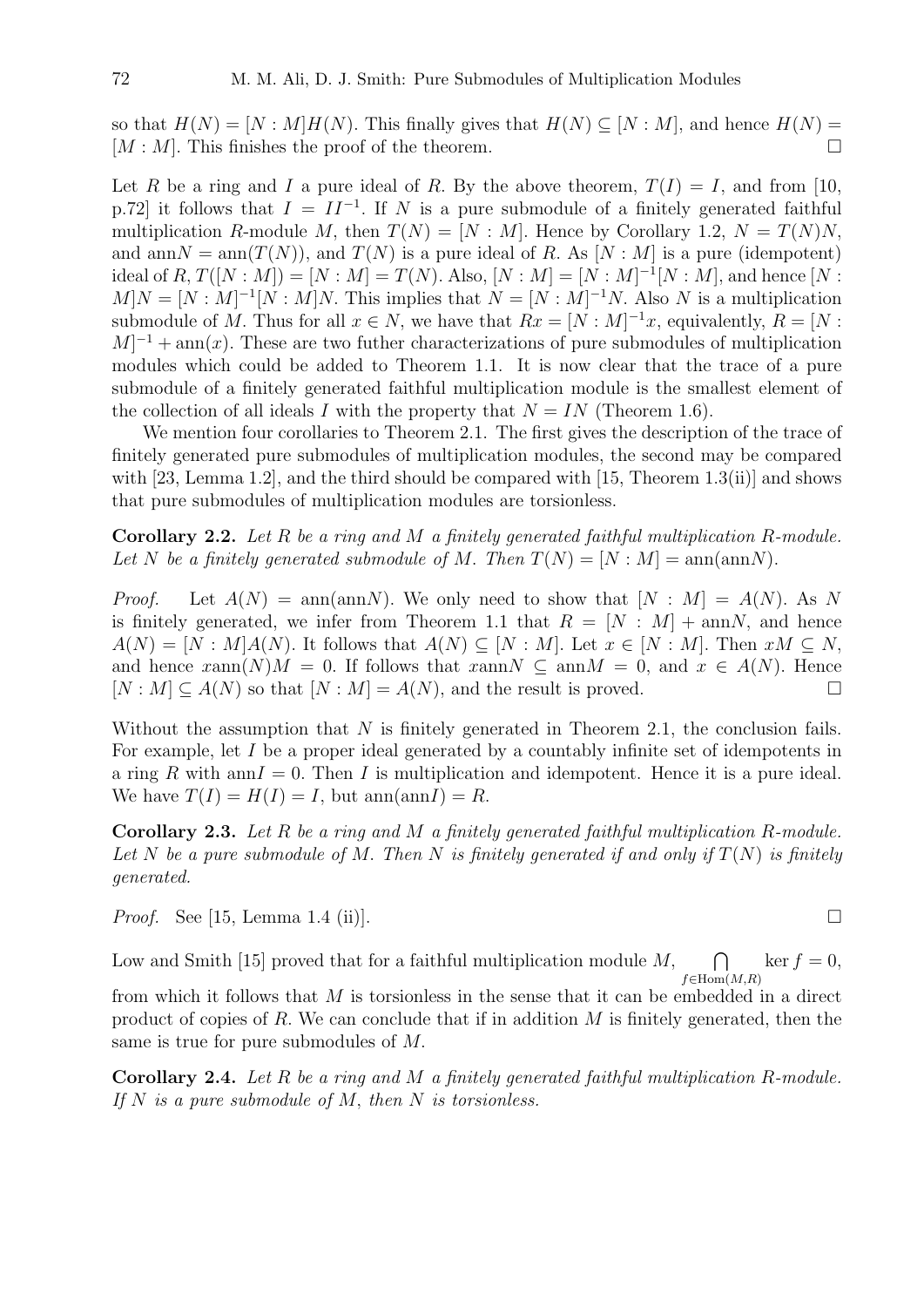*Proof.* Let  $K =$  $\cap$  $f \in \text{Hom}(N,R)$ ker f. By Theorem 1.1, N is multiplication and hence  $K =$  $[K: N]N$ . It follows that  $0 = f(K) = [K: N]f(N)$  for all  $f \in Hom(N, R)$ . This implies that  $0 = [K : N]T(N)$ , and hence using Theorem 2.1 and Corollary 1.2(2),  $[K : N] \subseteq$  $ann(T(N)) = ann([N : M]) = annN$ . This implies that  $K = [K : N]N = 0$ , as required.  $\square$ 

Corollary 2.5. *Let* R *be a ring and* M *a finitely generated faithful multiplication* R*-module.* Let N be a finitely generated pure submodule of M. Let  $N = K \oplus L$  for submodules K and L *of* M. *Then*

(1)  $T(N) = T(K) \oplus T(L)$ , (2)  $N = T(K)N \oplus T(L)N$ .

*Proof.* (1) K and L are pure submodules of N, and by Theorem 1.4 (3), they are pure submodules of M. From Theorem 2.1, we get that  $T(N) = [N : M], T(K) = [K : M]$ , and  $T(L) = [L : M]$ . It follows from [2, p.560] and [20, Proposition 4] that

$$
T(N) = [K + L : M] = [K : M] + [L : M] = T(K) + T(L).
$$

But

$$
0 = [0 : M] = [(K \cap L) : M] = [K : M] \cap [L : M] = T(K) \cap T(L).
$$

Thus  $T(N) = T(K) \oplus T(L)$ .

(2)  $N = T(N)N = T(K)N + T(L)N$ . From Theorem 1.6 we have that

 $T(K)N \cap T(L)N = (T(K) \cap T(L))N = 0,$ 

and hence  $N = T(K)N \oplus T(L)N$ , as required.

## References

- [1] Ali, M. M.; Smith, D. J.: *Projective, flat and multiplication modules*. New Zealand J. Math. 31  $(2002)$ , 115–129. Zbl pre01894478
- [2] Ali, M. M.; Smith, D. J.: *Finite and infinite collections of multiplication modules*. Beiträge Algebra Geom. 42 (2001), 557–573. [Zbl 0987.13001](http://www.emis.de/MATH-item?0987.13001)
- [3] Anderson, D. D.: *Some remarks on multiplication ideals II*. Comm. in Algebra 28 (2000), 2577–2583. [Zbl 0965.13003](http://www.emis.de/MATH-item?0965.13003)
- [4] Anderson, D. D.: *On the ideal equation*  $I(B \cap C) = IB \cap IC$ . Canad. Math. Bull. 26 (1983), 331–332. [Zbl 0524.13001](http://www.emis.de/MATH-item?0524.13001) −−−−−−−−−−−−
- [5] Anderson, D. D.: *Some remarks on multiplication ideals*. Math. Japonica 4 (1980), 463– 469. See ibidem 25 [Zbl 0446.13001](http://www.emis.de/MATH-item?0446.13001)
- [6] Anderson, F. W.; Fuller, K. R.: *Rings and Categories of Modules.* Springer-Verlag 1974. [Zbl 0301.16001](http://www.emis.de/MATH-item?0301.16001)
- [7] Barnard, A.: *Multiplication modules*. J. Algebra **71** (1981), 174–178. [Zbl 0468.13011](http://www.emis.de/MATH-item?0468.13011)
- [8] Cohn, P. M.: *On the free product of associative rings.* Math. Z. 71 (1959), 380–398.

[Zbl 0087.26303](http://www.emis.de/MATH-item?0087.26303)